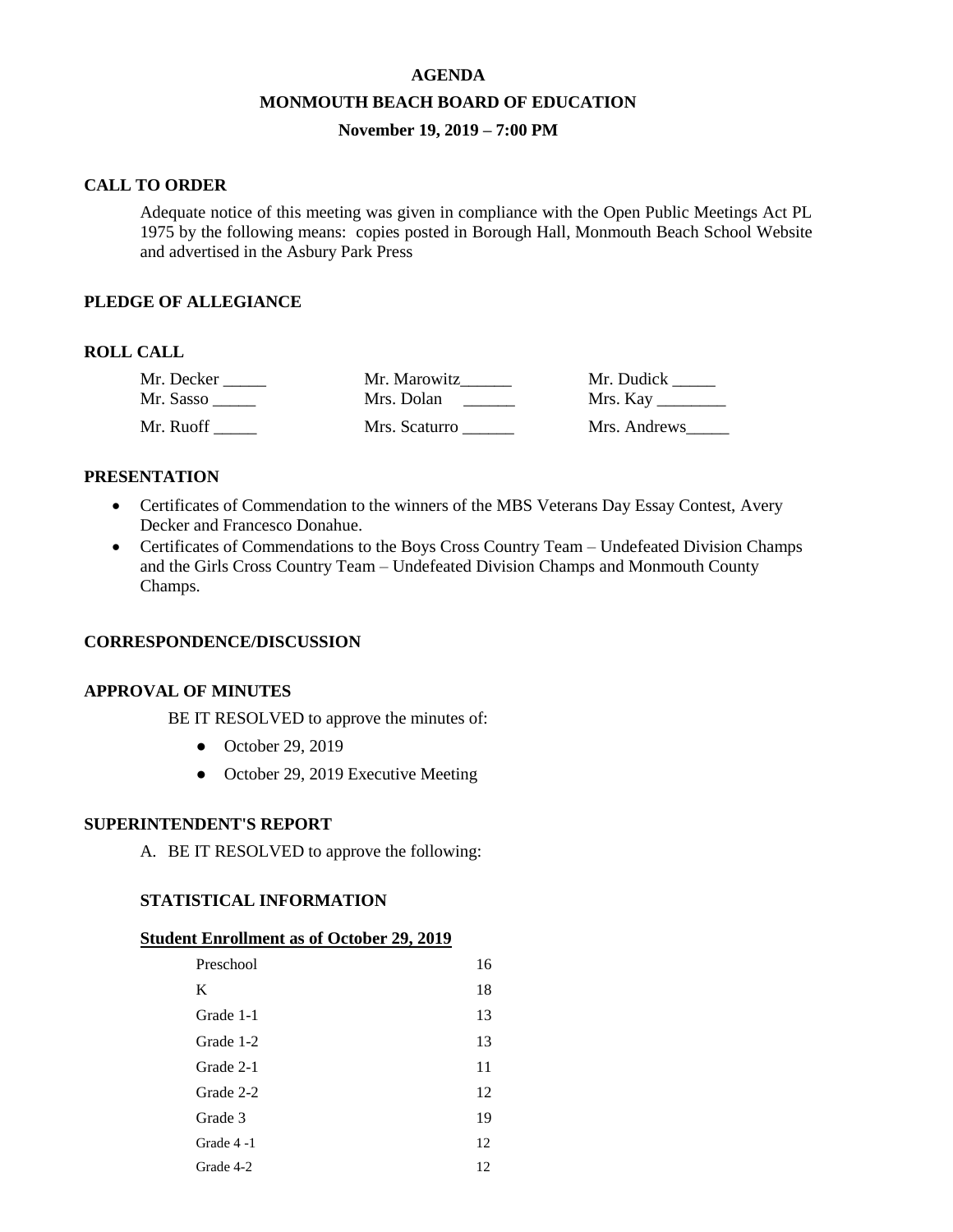| Grade 5 - 1               |       | 10       |
|---------------------------|-------|----------|
| Grade $5 - 2$             |       | 10       |
| Grade $6 - 1$             |       | 13       |
| Grade $6 - 2$             |       | 13       |
| Grade 7 - 1               |       | 16       |
| Grade 7 - 2               |       | 14       |
| Grade $8 - 1$             |       | 15       |
| Grade 8 - 2               |       | 15       |
|                           | Total | 232      |
| <b>Student Attendance</b> |       |          |
| September                 | 98%   | February |
| October                   | 96.5% | March    |
| November                  |       | April    |
| December                  |       | May      |
| January                   |       | June     |
| <b>Staff Attendance</b>   |       |          |
| September                 | 98.5% | February |
| October                   | 97.5% | March    |
| November                  |       | April    |
| December                  |       | May      |
| January                   |       | June     |

• Fire Drills

October 2, 2019 at 10:30 a.m.

• Security Drill

October 28, 2019 at 2:15 p.m. – Bomb Threat

B. BE IT RESOLVED to approve the Memorandum of Agreement between Education and Law Enforcement for the 2019-2020 school year.

# **PUBLIC DISCUSSION**

In compliance with Open Public Meetings Act PL 1975, Chapter 10:4-12 subsection b, - A public body may exclude the public only from that portion of a meeting at which the public body discusses any matter involving the employment, appointment, termination of employment, terms and conditions of employment evaluation of the performance of promotion or discipline of any specific prospective public officer or employees or current public offer or employee employed or appointed by the public body, unless all the individual employees or appointees whose rights could be adversely affected request in writing that such matter or matters be discussed at a public meeting. As per Board Bylaws, 0167, public participation in Board Meetings, such remarks are to be limited to five minutes duration. The Board of Education, though affording the opportunity for members of the public to comment will not engage and/or make remarks concerning matters of student confidentiality and/or matters of personnel wherein employees of the District have not been given notice of the Board's intent to discuss their terms and conditions of employment. Members of the public are reminded that though they are afforded the opportunity to address the Board, they are not given license to violate the laws of slander. Comments made by members of the public that are not in keeping with the orderly conduct of a public meeting will be asked to yield the floor and if they fail to do so may be subject to charges under New Jersey statues associated with disruption of a public meeting.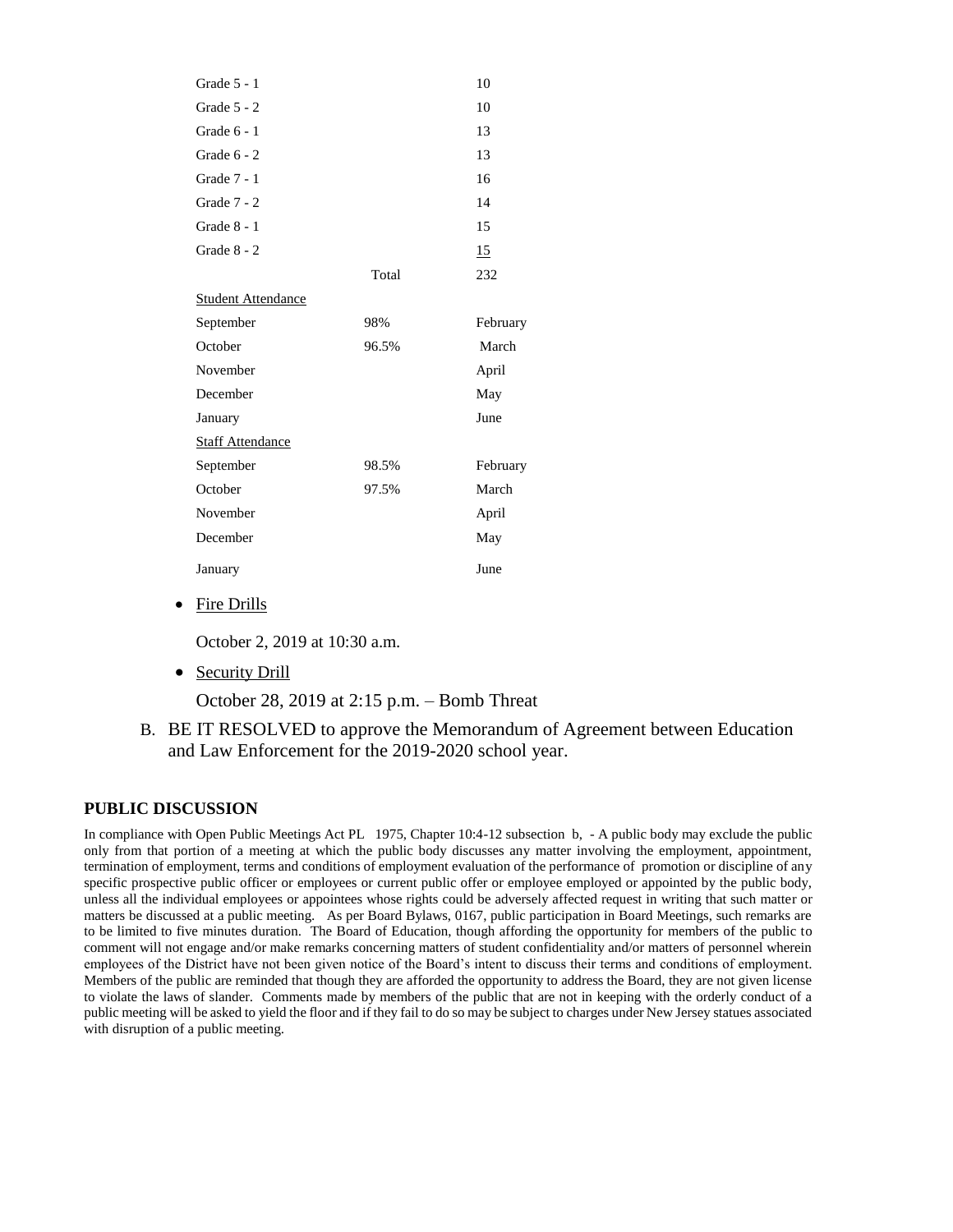# **FINANCE**

Chair: Karen Dolan

Leo Decker, Ken Marowitz, Vincent Sasso

- A. BE IT RESOLVED to approve the following financial report
	- November Bill List in the amount of \$132,845.91
	- Payroll Gross total for October 2019 in the amount of \$276,496.32

| $\bullet$ | Report of Board Secretary – |                | October, 2019 (Att. A-1); September, 2019 (Att. A-2) |
|-----------|-----------------------------|----------------|------------------------------------------------------|
|           | Fund 10 -                   | \$1,381,214.01 | \$1,398,643.44                                       |
|           | Capital Reserve -           | \$240,017.60   | \$240,017.60                                         |
|           | Maintenance Reserve -       | \$352,426.83   | \$ 351,901.99                                        |
|           | Emergency Reserve -         | 10,126.51      | 10,111.64                                            |
|           | Fund 20 -                   |                |                                                      |
|           | Fund 40 -                   | 59,547.00      | 40,234.50                                            |
|           |                             |                |                                                      |

- Monthly transfer report for October 2019 *(Att. B-1)*; September 2019. (*Att. B-2)*
- Pursuant to NJAC 6:l20-2.13(d), I certify as of September 30 and October 31 no budgetary line item account has been over expended in violation of NJAC 6:20-22.13 (ad). I hereby certify that all of the above information is correct.
- Board Certification:

Pursuant to NJAC 6:20-2.3 (e), we certify that as of September 30 and October 2019, after review of the Secretary's Monthly Report and upon consultation with the appropriate district officials, that to the best of our knowledge, no major account or fund has been over expended in violation of NJAC 6A:23A-22.13(b) and that sufficient funds are available to meet the district's financial obligations for the remainder of the fiscal year.

- B. BE IT RESOLVED to approve the M1 report and the Comprehensive Maintenance Plan Report.
- C. BE IT RESOLVED to approve the shared services contract with Shore Regional High School for custodial services through Aramark for the period of July 1, 2019 – June 30, 2020 in the amount of \$35,000.00.

# **PERSONNEL**

Chair: Barbara Kay

Kelly Scaturro, Chris Dudick, Melanie Andrews

- A. BE IT RESOLVED to rescind Dina LoPiccolo as a chaperone for the Student Council dances for the 2019-2020 school year at the MBTA Contracted Rate.
- B. BE IT RESOLVED to approve Emily Rossi as a chaperone for the Student Council dances for the 2019-2020 school year at the MBTA Contracted Rate.
- C. BE IT RESOLVED to rescind Jacki Murray as a Talent Show coordinator and approve Erin Deininger as a Talent Show coordinator.

### **CURRICULUM AND INSTRUCTION**

Chair: Kelly Scaturro

Melanie Andrews, Chris Dudick, Barbara Kay

- A. BE IT RESOLVED to approve the following workshops:
	- Denise Sullivan to attend the NJASA SEL Workshop # 3 on April 20, 2020 at a cost of \$150.00.
	- Cynthia Zayko to attend the MC3 Winter Summit on January 10, 2020 at no cost under the membership in MC3 PD Program.
	- Michael Kammerer to attend the Annual NJ AHPERD Conference on February 24, 2020 and February 25, 2020 at a cost of \$190.00.
	- Jason Vastano, Doreen Silakowski, and Dorothy Mahoney to attend the ANJEE Winter Conference on January 24, 2020 at a cost of \$140.00 per person.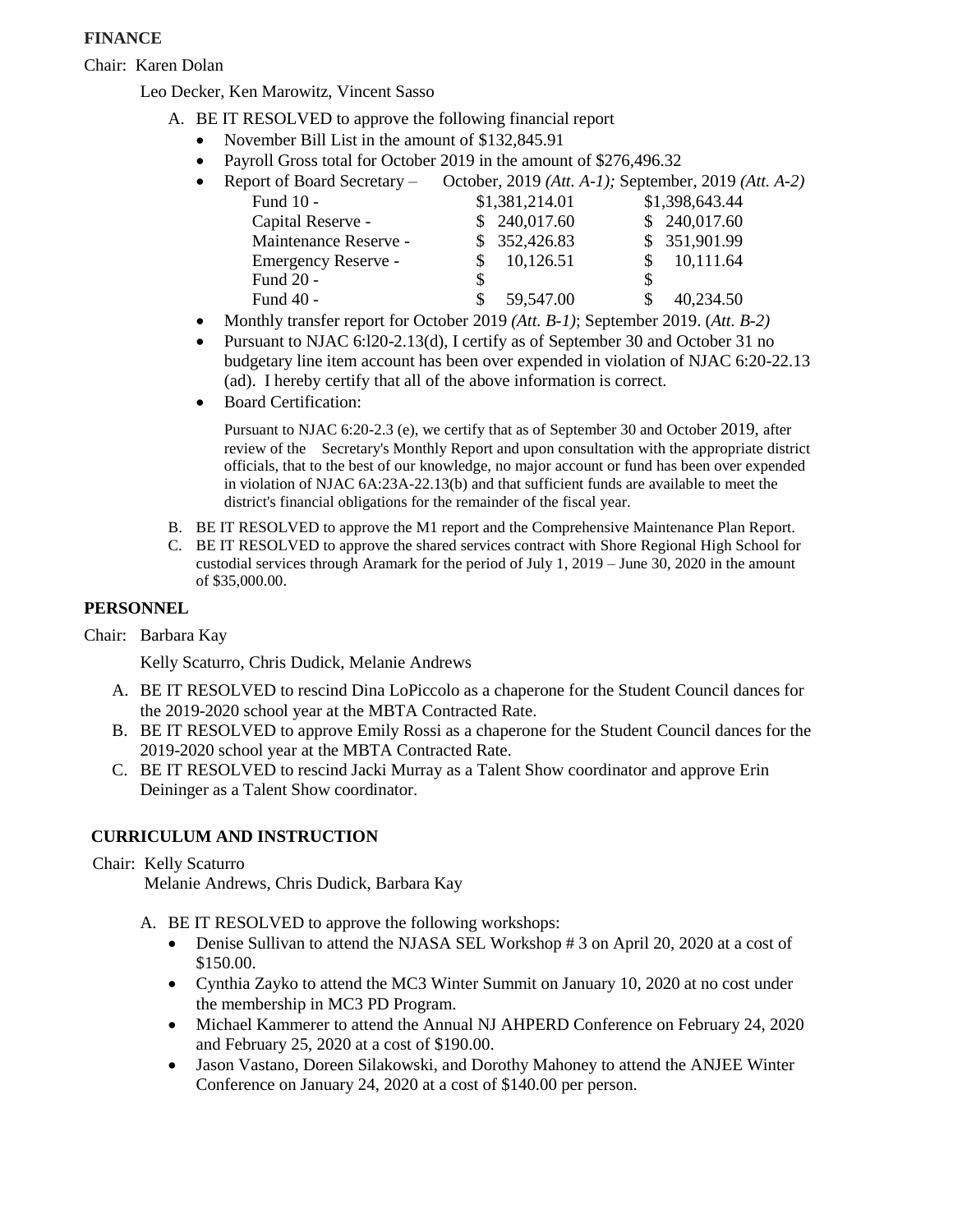B. BE IT RESOLVED to approve the Shore Consortium for the Gifted and Talented Agreement to participate for the NYC Poetry Slam Convocation on November 19 at Lincoln Center and March, 2019 (Date TBD) at McLoones, Asbury Park a cost of \$875.00 for seven students.

## **BUILDING AND GROUNDS**

Chair: Leo Decker

Ken Marowitz, Karen Dolan, Vincent Sasso

- A. BE IT RESOLVED to approve the following Building Use Applications:
	- PTO to hold the Holiday Boutique on December 6, 2019 from 1:30 p.m.  $-7:00$  p.m. (inclusive of setup/cleanup) in the All Purpose Room.
	- Student Council to hold Bring a Friend Dance on December 13, 2019 from 7:00 p.m. 9:00 p.m. in the gym.

# **POLICY**

Chair: Chris Dudick

A. BE IT RESOLVED to approve the second read of the following policies and regulations:

P 5512 - Harassment, Intimidation & Bullying (revised) P & R 1642 - Earned Sick Leave Law (mandated & new) P 3159 - Teaching Staff Member/School District Reporting Responsibilities (mandated & revised) P & R 3218 - Use, Possession, or Distribution of Substances (mandated & revised) P & R 4218 - Use, Possession, or Distribution of Substances (mandated & revised) P 4219 - Commercial Driver's License Controlled Substance and Alcohol Use Testing (mandated & revised) P 5517 - School District Issued Student Identification Cards (revised) P & R 6612 - Reimbursement of Federal and Other Grant Expenditures (mandated & revised) P & R 7440 - School District Security (mandated & revised) P 8600 - Student Transportation (mandated & revised) R 8600 - Student Transportation (mandated & revised) P 8630 - Bus Driver/Bus Aide Responsibility (mandated & revised) R 8630 - Bus Driver/Bus Aide Responsibility (mandated & revised) P 8670 - Transportation of Special Needs Students (mandated & revised)

P 9210 - Parent Organizations (revised)

P 9400 - Media Relations (revised)

# **GENERAL ITEMS**

**A.** Future meeting date: Tuesday, December 17, 2019 at 7:00 p.m.